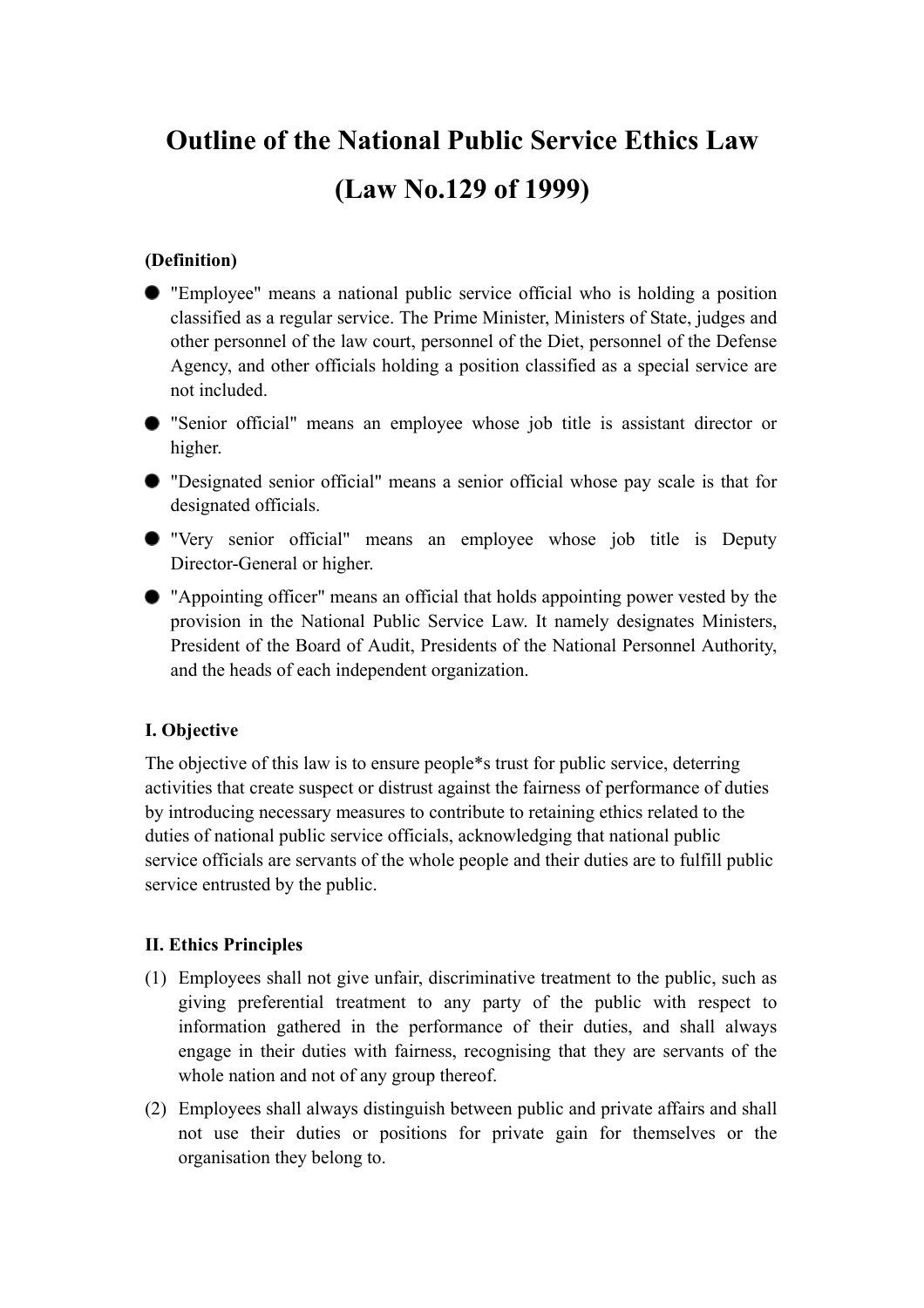(3) Employees shall not take any actions that create public suspicion or distrust against the fairness of public service while performing their duties, such as receiving a gift from entities influenced by their duties.

## **III. National Public Service Officials Ethics Code**

- (1) Based on the principles listed in II, the National Public Service Officials Ethics Code (to be hereinafter referred to as "Code") shall be established as a government order. It shall contain the provisions that employees should obey for preventing the activities which create public suspect or distrust, including interaction of employees with persons or entities whose interests are affected by the performance or nonperformance of the employees\* duties. The provisions shall include prohibition of accepting a gift from such persons or entities. The Cabinet shall hear the opinion of the National Public Service Ethics Board when it establishes or revises the Code.
- (2) The heads of each ministry and agency may develop their own ethics instructions applied to the employees in the ministries or the agencies with the consent of the National Public Service Ethics Board.
- (3) When the Code or an ethics instruction of each ministry and agency described in (2) is revised, the Cabinet shall report the revision to the Diet.

#### **IV. Mandatory Report on Receipt of a Gift**

- (1) Senior officials shall report to their heads of ministries or agencies when they receive:
	- (a) A gift or hospitality worth beyond 5,000 yen; and
	- (b) Compensation for their labor performed based on the relation between an organisation or an entity and their duties the amount of which is beyond 5,000 yen from an organisation or an entity.
- (2) The report described in (1) shall be open to the public upon request (applicable only to the report on the gift, hospitality or compensation worth beyond 20,000 yen. ).

A copy of the report described in (1) shall be sent to the National Public Service

(3) Ethics Board (applicable only to the report submitted by Designated senior officials.).

#### **V. Mandatory Report on Exchange of Stocks and Income**

- (1) Very senior officials shall report to their heads of ministries or agencies on:
	- (a) Annual exchange of stocks and bonds; and
	- (b) Annual income.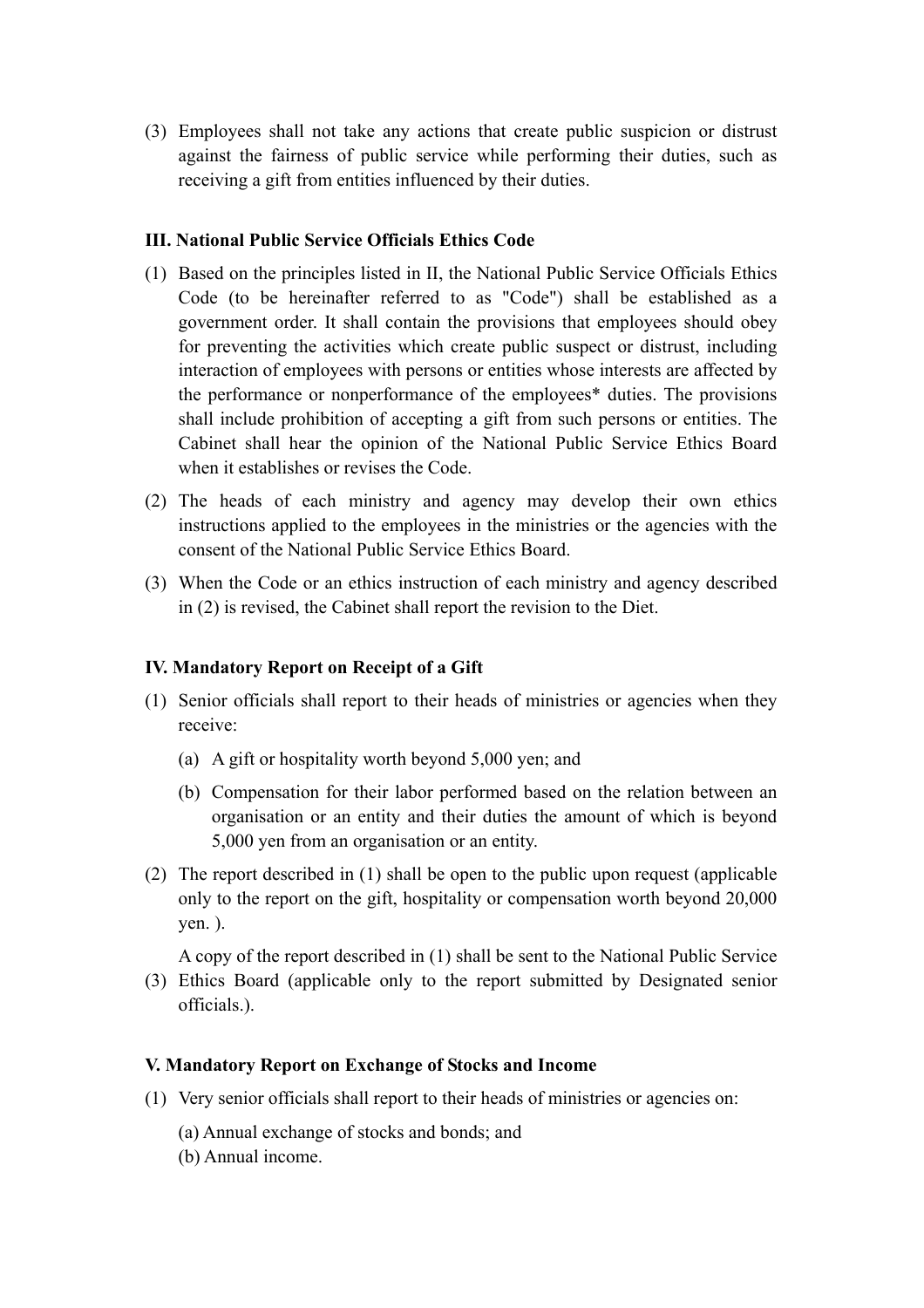(2) A copy of the reports described in (1) shall be sent to the National Public (2)  $\frac{A \cup p_j}{\text{Service Ethics Board}}$ .

#### **VI. National Public Service Ethics Board**

**(1) The National Public Service Ethics Board (to be hereinafter referred to as "Board"),**

which is responsible for the affairs concerning retention of ethics among employees, shall be established in the National Personnel Authority.

#### **(2) The duties and responsibilities of the Board are:**

- (a) Submitting an opinion concerning the establishment or revision of the National Public Service Officials Ethics Code to the Cabinet with a necessary bill;
- (b) Developing a standard of disciplinary actions as punishment against employees violating this law, the Code, or the other regulations based on this law;
- (c) Conducting research and studies concerning retention of ethics in national public services;
- (d) Planning and coordinating ethics training programmes conducted across ministries and agencies or those conducted within each ministry and agency; and
- (e) Giving guidance and suggestion to the heads of ministries and agencies in their effort of establishing and maintaining management systems that encourage employees to follow the Code.
- (3) The Board is also entitled to:
	- (a) Review the copies of reports sent to the Board described in IV(3) and V(2);
	- (b) Request the appointing officers to investigate the alleged violation of this law, the Code, or the other regulations based on this law, and to take necessary actions at the discretion of the Board;
	- (c) Approve disciplinary actions imposed by the appointing officers as punishment against the employees violating this law, the Code, or the other regulations based on this law;
	- (d) Conduct an independent investigation into alleged violation of this law, at the discretion of the Board;
	- (e) Impose a disciplinary action as punishment against the employees violating this law, the Code, or the other regulations based on this law at the discretion of the Board.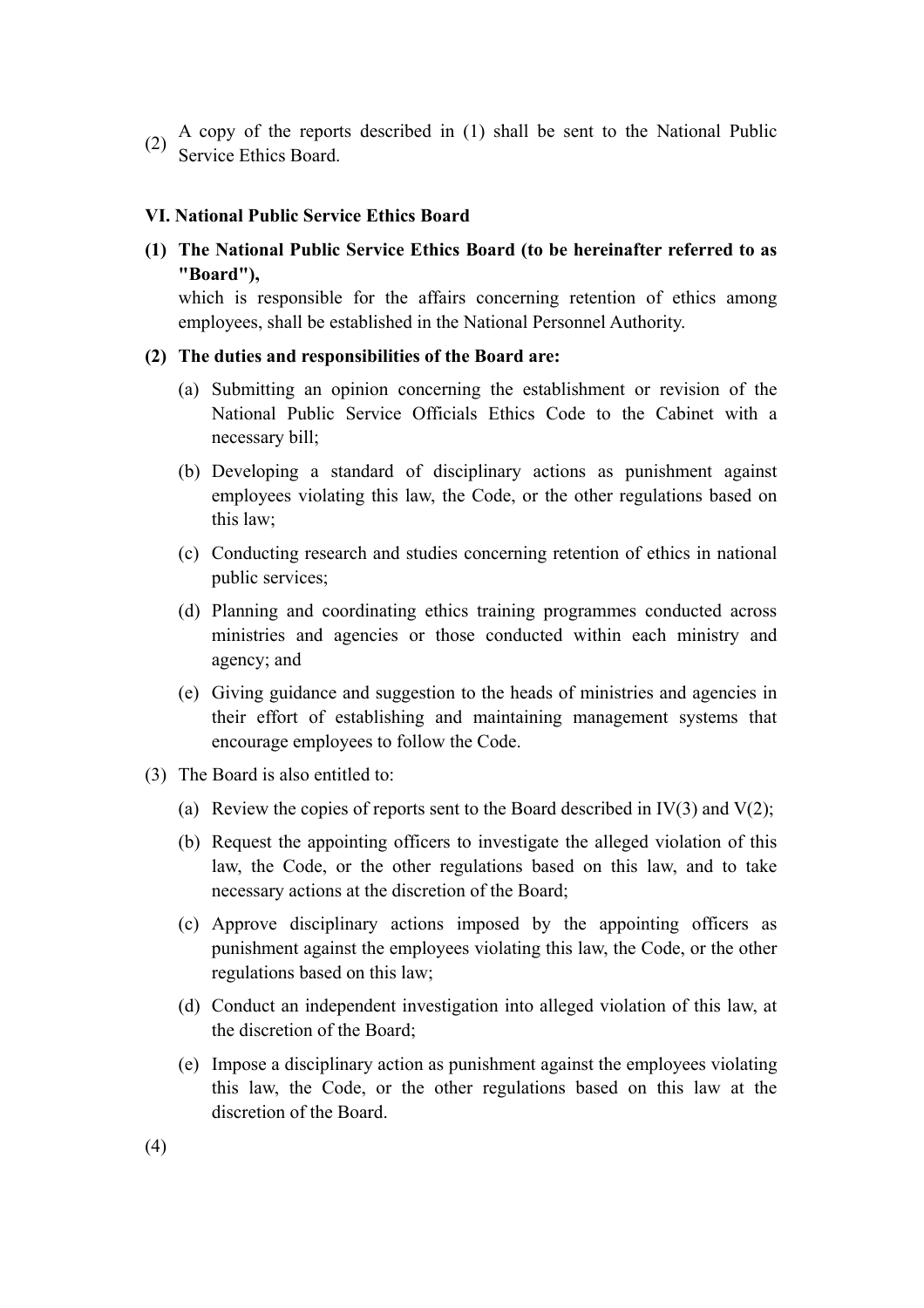- (a) The Board shall be composed of a President and four Members, who, except for the Member referred to in (b) below, shall be appointed by the Cabinet with the consent of the Upper and the Lower Houses of the Diet.
- (b) One of the Members of the Board is filled by the person who is appointed by the Cabinet among the Commissioners of the National Personnel Authority.
- (5) The Board shall have a Secretariat.
- (6)
- (a) An appointing officer shall report on suspected violation of this law, the Code or the other ethics instructions by the employee to the Board.
- (b) An appointing officer shall inform the Board when he/she begins the investigation of suspected violation of this law, the Code or the other regulations based on this law. The Board may request the appointing officer to report about its investigation or give an opinion to the Board. The appointing officer shall report the results of the investigation to the Board when he/she finishes the investigation.
- (c) The Board may request an appointing officer to investigate suspected violation of this law, the Code or the other regulations based on this law.
- (d) The Board may, when the Board considers it necessary, conduct the investigation of violation of this law, the Code, or other regulations based on this law with an appointing officer.
- (e) An appointing officer shall obtain the prior approval of the Board when he/she inflicts a disciplinary punishment due to the violation of this law, the Code, or the other regulations based on this law.
- (f) The Board may begin the investigation of the suspected violation of this law, the Code, or the other regulations based on this law, when the Board considers it especially necessary for the retention of ethics related to the duties of national public service officials.
- (g) Based on the investigation referred to in (f) above, the Board may give a recommendation to the appointing officer on the disciplinary punishment, or inflict a disciplinary punishment on the investigated employee.
- (7) The President, the Members, and employees of the Board who divulge the secret information acquired in the line of duty shall be punished. The punishment shall be penal servitude for up to two years or a fine of up to one million yen, which is more serious than the penal punishment against the other employees violating the duty to preserve secrecy provided in the National Public Service Law.

# **VII. Ethics Supervisory Officer**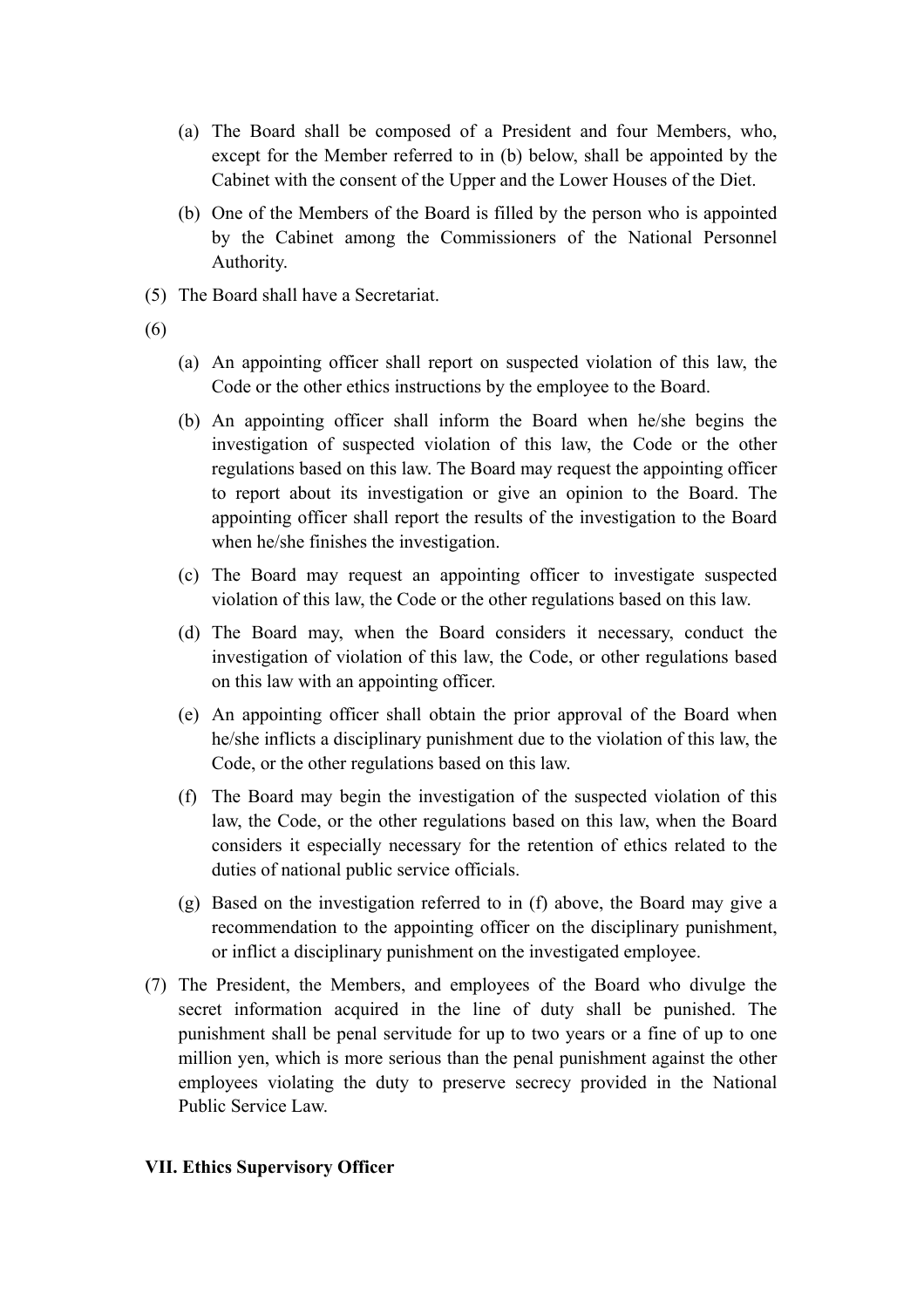- (1) Ethic supervisory officers shall be appointed in each ministry and agency.
- (2) Ethic supervisory officers shall:
	- Give necessary guidance and advice for employees in the ministries or agencies regarding ethics matters;
	- Establish management systems for retention of ethics in accordance with the directions by the National Public Service Ethics Board.

## **VIII. Report to the Diet**

The Cabinet shall make an annual report to the Diet regarding the affairs concerning retention of ethics among employees and the measures taken during the year.

# **IX. Measures for Retention of Ethics among Employees in the Public Corporations**

- (1) Appropriate measures shall be taken for retention of ethics among employees in the public corporations.
- (2) The heads of ministries or agencies shall supervise the public corporations under their jurisdiction with respect to measures taken for retention of ethics among employees.
- (3) The National Public Service Ethics Board (Board) is entitled to request the heads of ministries or agencies to report measures taken for retention of ethics among employees in the government funded organizations under their supervision. The Board is also entitled to request the heads of ministries and agencies to conduct necessary measures in supervision of these organizations.

## **X. Miscellaneous**

- (1) Measures shall be taken for retention of ethics among the public servants in local governments on the basis of the measures provided in this law.
- (2) Professors working for national universities and the employees in government corporations such as the postal service, national forestry service, printing and mints are exempt from some provisions of this law, such as the National Public Service Ethics Board\*s own investigation and disciplinary actions.

#### **XI. Supplementary Provisions**

In this law, the provisions of VI and VII shall be enforced from the day of its promulgation (13 August 1999), the provisions of V (limited to the provisions related to the report of income) from 1 January 2000, and other provisions from